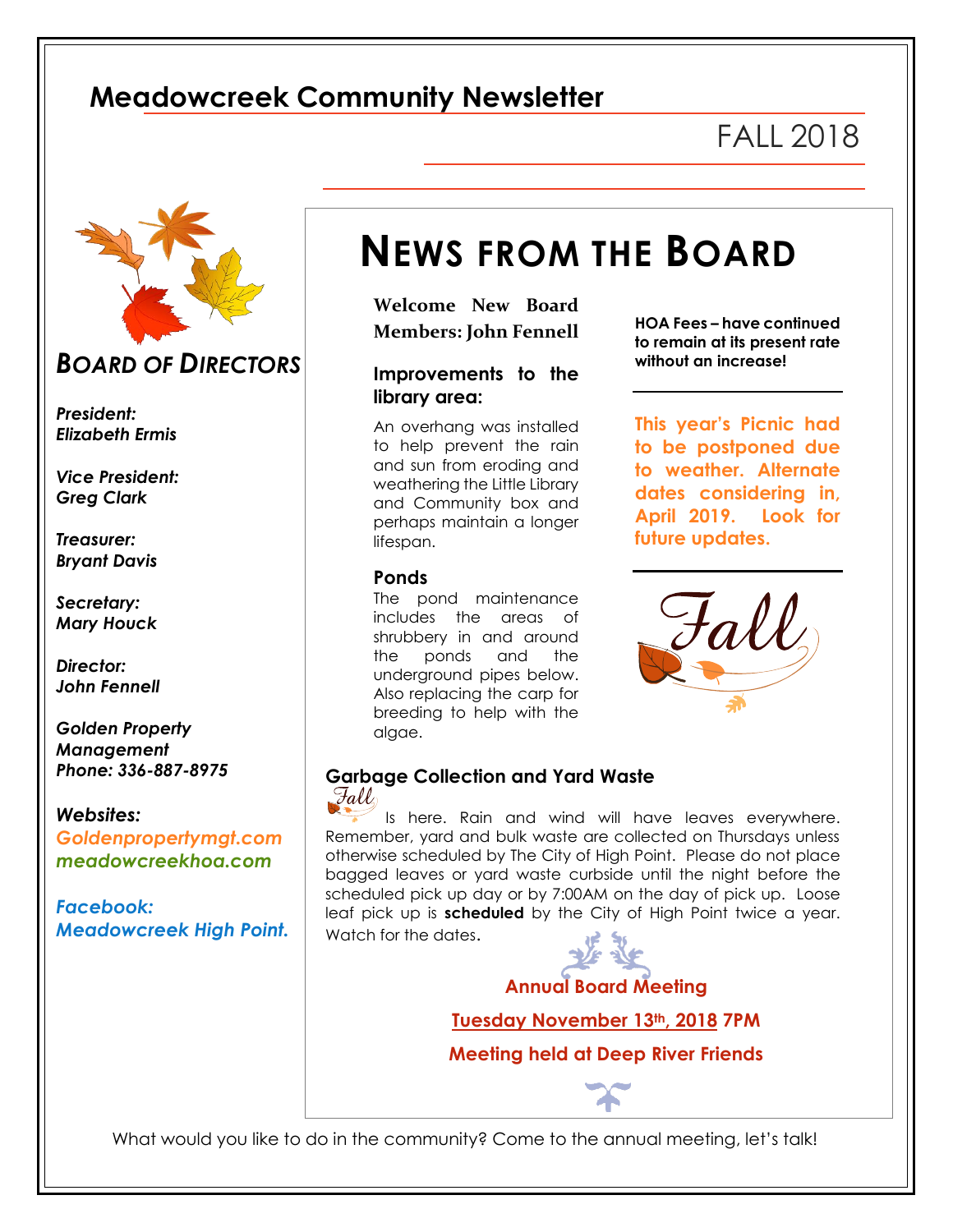## Now is a great time to consider a "tune up" to the exterior of your home!

#### Please take some time to take a good look at your home to see what others are seeing from the street.

Your home is now over 12- 15 years old and it is time to consider items that need attention inside and out. How is your home presenting itself to visitors and your neighbors? The majority of homes present themselves well and have been kept up with "routine" maintenance, but there are still several homes with issues that if addressed would improve the overall look and maintenance of the home as well as the appearance of our neighborhood.

Remember that the better the neighborhood looks the faster homes sell and at better prices!

Some of the major eye sores and safety issues that have been noted are:

- overgrown and unattended lawns,
- Faded and peeling paint on shutters doors.
- Faded or molding siding.
- Repair broken fence boards.
- Garage doors needing repairs and
- Cars parked in the street.

This Newsletter is being sent out as a gentle reminder and inspiration to help you get started on those projects you've been putting off. No time? Hire someone!

## Autumn is on its way and is a great time to spruce up your lawn

Yard maintenance is a lot more than just mowing your yard and early fall is a great time to take advantage of cool weather to fertilize, control weeds, and improve the health and appearance of your yard.

Remove fallen leaves by raking them or mulching them with a mower before they mat down and smother your grass. Be sure that when you remove the leaves that you **do not rake them into the street, drains, creeks or ponds.** By doing so you increase the cost of pond maintenance which in turn increases our HOA fees and could potentially lead to unwanted assessments!

Planting beds need to be weeded and fresh mulch always adds an extra punch. While you are at it, why not plant some fall flowers to help add to the beauty of your yard and its curb appeal. Make sure to trim and remove plantings around your foundation. Leave a minimum of 1 foot of clear space between plantings and foundation. Termites are prevalent in this area and keeping mulch and plants away from your foundation will help to keep the termites away.



**UPDATE:** damage from Hurricane Michael overtook the meadow and Meadow Creek taking down the dog station near the community box and little Library. The Bridge by the walking path also received record water height as did the retention pond, Big Pond onto Johnson Street. There will continue to be contractors out for cleanup and repairs. Thank you for your patience.

Just as a reminder: the walking path was put in as a last thought by the original builders (Pulte) and was never planned as a walking Path). We do our best to upkeep it, but please keep in mind, it was placed on rough ground and wetlands.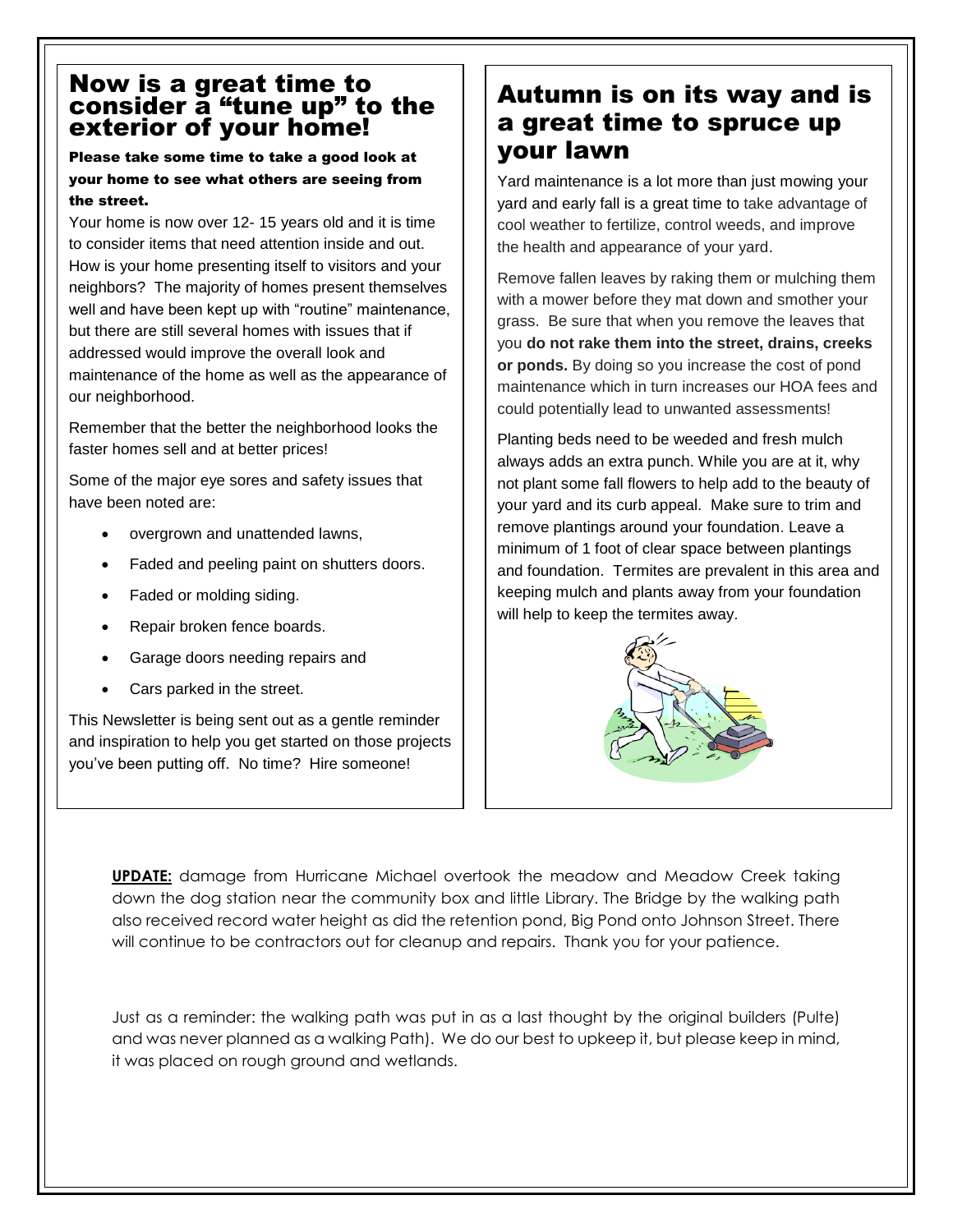|   |             |              |         |           |               |                                                                                                                      |  |   |            |  |   |              |   | EJ |  |
|---|-------------|--------------|---------|-----------|---------------|----------------------------------------------------------------------------------------------------------------------|--|---|------------|--|---|--------------|---|----|--|
|   |             |              |         |           |               | <b>HALLOWEEN DECODER</b>                                                                                             |  |   |            |  |   |              |   |    |  |
|   |             |              |         |           |               | Use the starter letters to help you crack this Halloween code!<br>All of the words below are common Halloween terms. |  |   |            |  |   |              |   |    |  |
|   |             | A            | B       |           |               | C D E F G H I J                                                                                                      |  |   |            |  | K | $\mathbb{L}$ | M |    |  |
|   |             |              |         |           |               |                                                                                                                      |  |   |            |  |   |              |   |    |  |
|   | N           |              | $\circ$ | P         | Е             | Q R S T U V W X Y Z                                                                                                  |  |   |            |  |   |              |   |    |  |
|   |             |              |         |           |               |                                                                                                                      |  |   |            |  |   |              |   |    |  |
|   | GLBTK CL    |              |         |           |               |                                                                                                                      |  | E | G L Q M G  |  |   |              |   |    |  |
|   |             |              |         |           | C D G K W Q D |                                                                                                                      |  |   |            |  |   |              |   |    |  |
|   |             |              |         |           |               | O M K E G Q Z O C K D Q                                                                                              |  |   |            |  |   |              |   |    |  |
|   |             |              |         |           |               | O M F F C N Q Q E<br>$E$ $E$                                                                                         |  |   |            |  |   |              |   |    |  |
|   | W M D U     |              |         |           |               |                                                                                                                      |  |   |            |  |   |              |   |    |  |
| т | MEZS        |              |         |           |               |                                                                                                                      |  |   |            |  |   |              |   |    |  |
|   | A L B R O G |              |         |           |               |                                                                                                                      |  |   |            |  |   |              |   |    |  |
|   |             |              |         |           |               | X M T U - C - F M E G Q L E                                                                                          |  |   |            |  |   |              |   |    |  |
|   | ROCDG       | $\mathbf{C}$ |         |           |               |                                                                                                                      |  |   | $- -  6 -$ |  |   |              |   |    |  |
|   |             |              |         | N B G T O |               |                                                                                                                      |  |   |            |  |   |              |   |    |  |